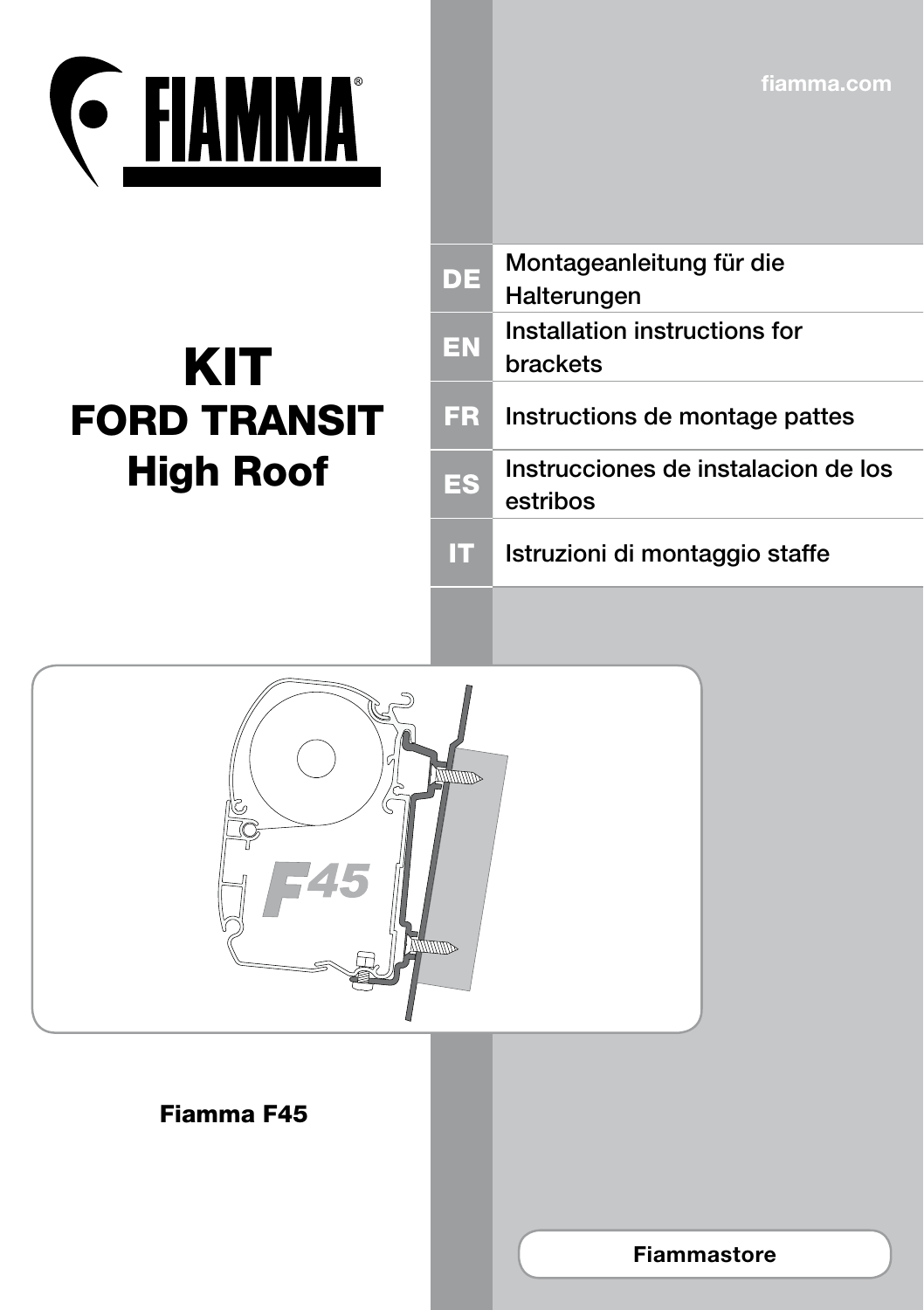DE Verpackungsinhalt

Contenu de l'emballage

**EN** Package contents ES Contenido del embalaje

Contenuto dell'imballo





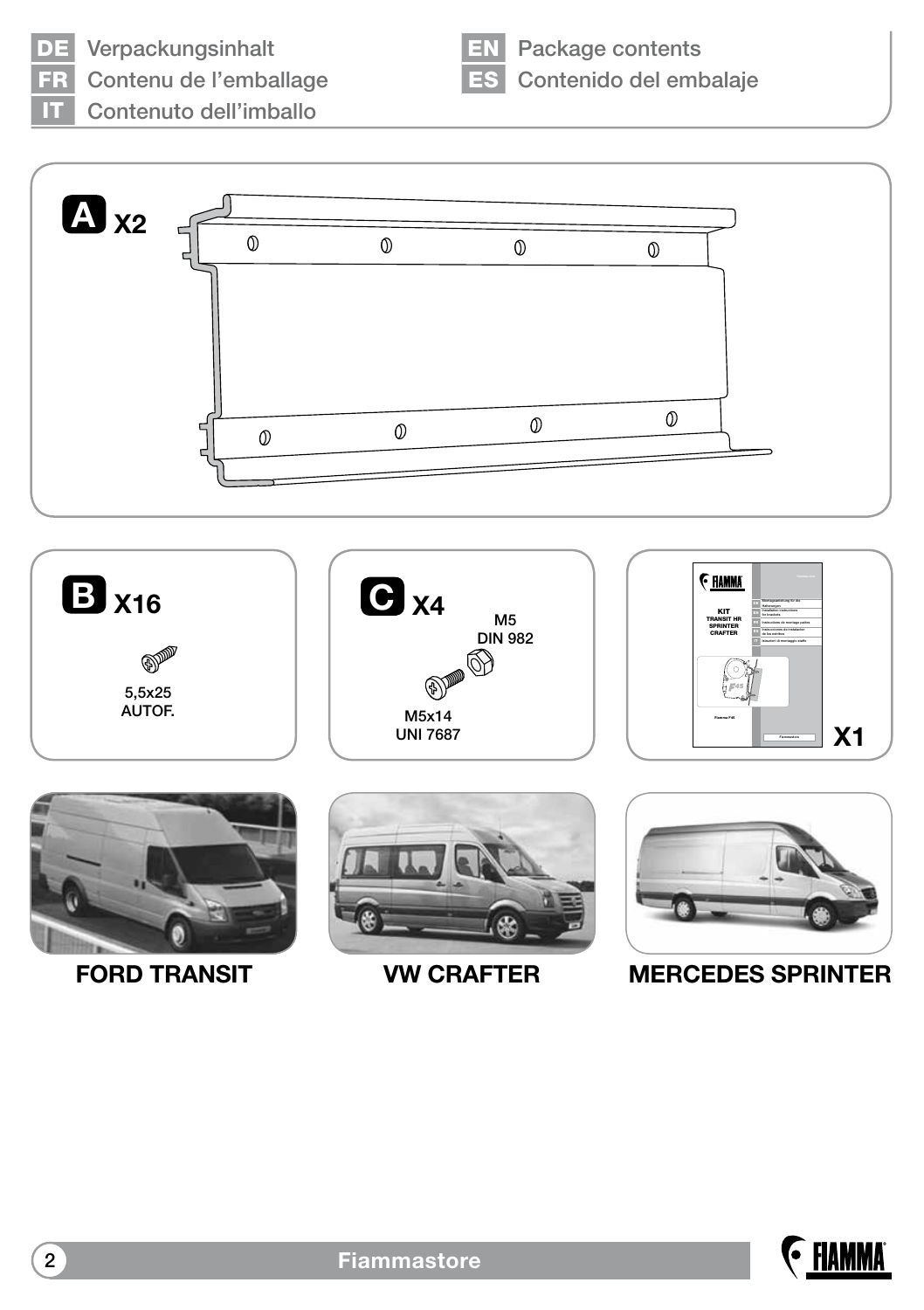

EN Installation instructions ES Instrucciones de montaje

- DE Anbringung der Halterungen am Fahrzeug
- EN Installation of the brackets on the vehicle
- FR Installation des pattes sur le véhicule
- ES Instalación de los estribos sobre el vehículo
- IT Montaggio delle staffe sul mezzo





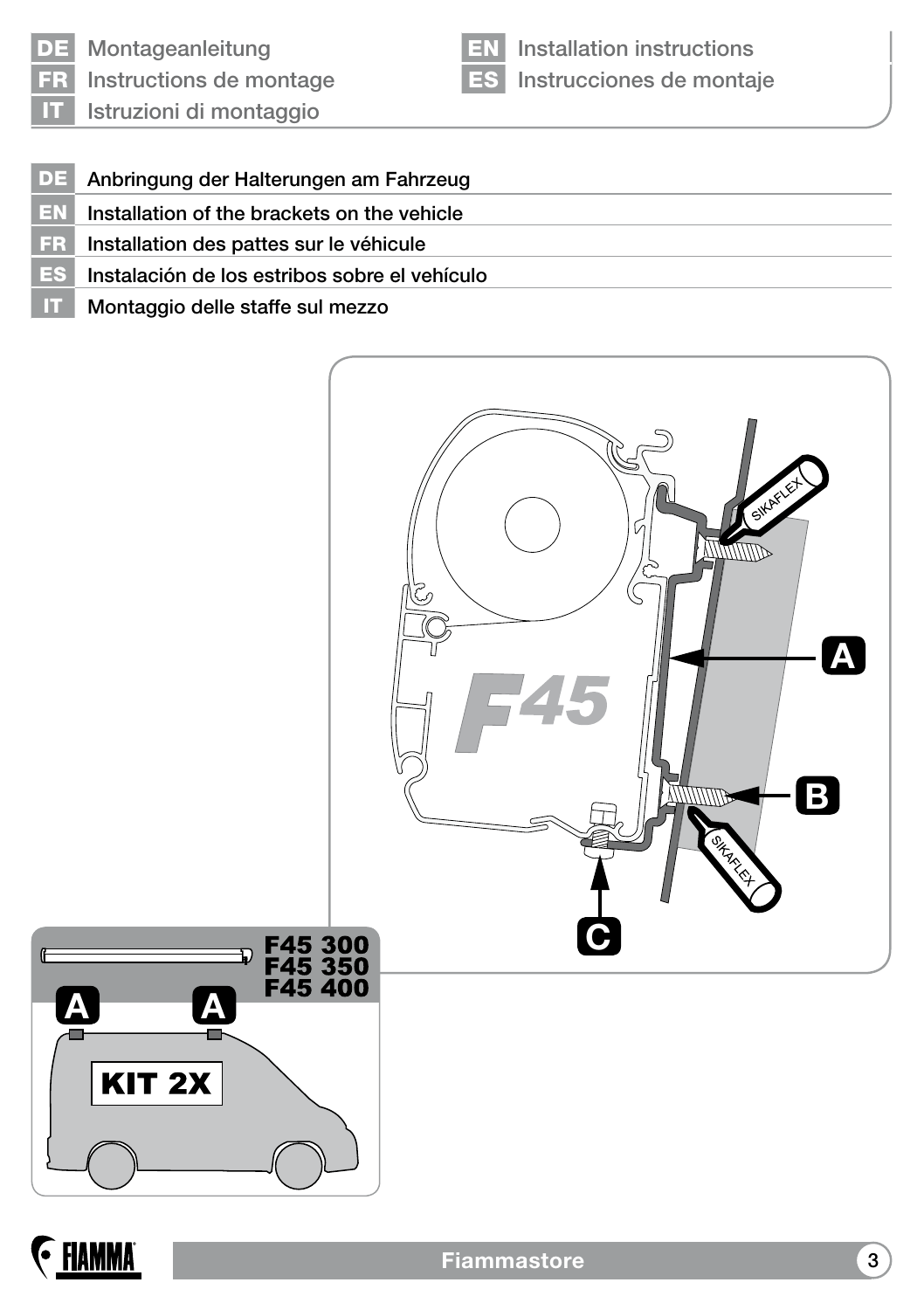

DE Montageanleitung

FR Instructions de montage

EN Installation instructions ES Instrucciones de montaje

IT Istruzioni di montaggio

- DE Anbringung der Halterungen am Fahrzeug
- $E_N$  Installation of the brackets on the vehicle
- FR Installation des pattes sur le véhicule
- ES Instalación de los estribos sobre el vehículo
- IT Montaggio delle staffe sul mezzo



## **IMPORTANT WICHTIG CUIDADO IMPORTANTE**

| DE  | Positionieren Sie die Halterungen an den schon am Fahrzeug vorhandenen<br>Anbringungspunkten. Versichern Sie sich, dass sich die Halterungen entsprechend<br>der Beschriftung "SUPPORT" des Markisengehäuses und folglich entsprechend den<br>Anbringungspunkten der Arme an dem Gehäuse befinden. |
|-----|----------------------------------------------------------------------------------------------------------------------------------------------------------------------------------------------------------------------------------------------------------------------------------------------------|
| EN  | Fit the brackets on the already fixing points on the vehicle and be sure they are in line<br>with the sign "SUPPORT" of the awning and consequently of the arm fixing points on<br>the case box.                                                                                                   |
| FR. | Placer les pattes sur les points de fixation déjà prévus sur le véhicule, en s'assurant<br>qu'elles se trouvent bien en face du symbole "SUPPORT" du store et par la suite en<br>face du point d'attache des bras sur le boitier.                                                                  |
| ES  | Colocar los estribos sobre los puntos de fijación ya predispuestos sobre el vehículo,<br>asegurndose que se encuentren a nivel de las ecritas "SUPPORT" de los toldos y<br>consiguientemente a nivel de los puntos de fijación de los brazos sobre el contenedor.                                  |
| m   | Posizionare le staffe nei punti di fissaggio gia' predisposti sul mezzo, ove presenti,<br>assicurandosi comunque che si trovino poi in corrispondenza delle scritte "SUPPORT"<br>del tendalino e conseguentemente in corrispondenza al punto di fissaggio delle braccia<br>sul cassonetto.         |

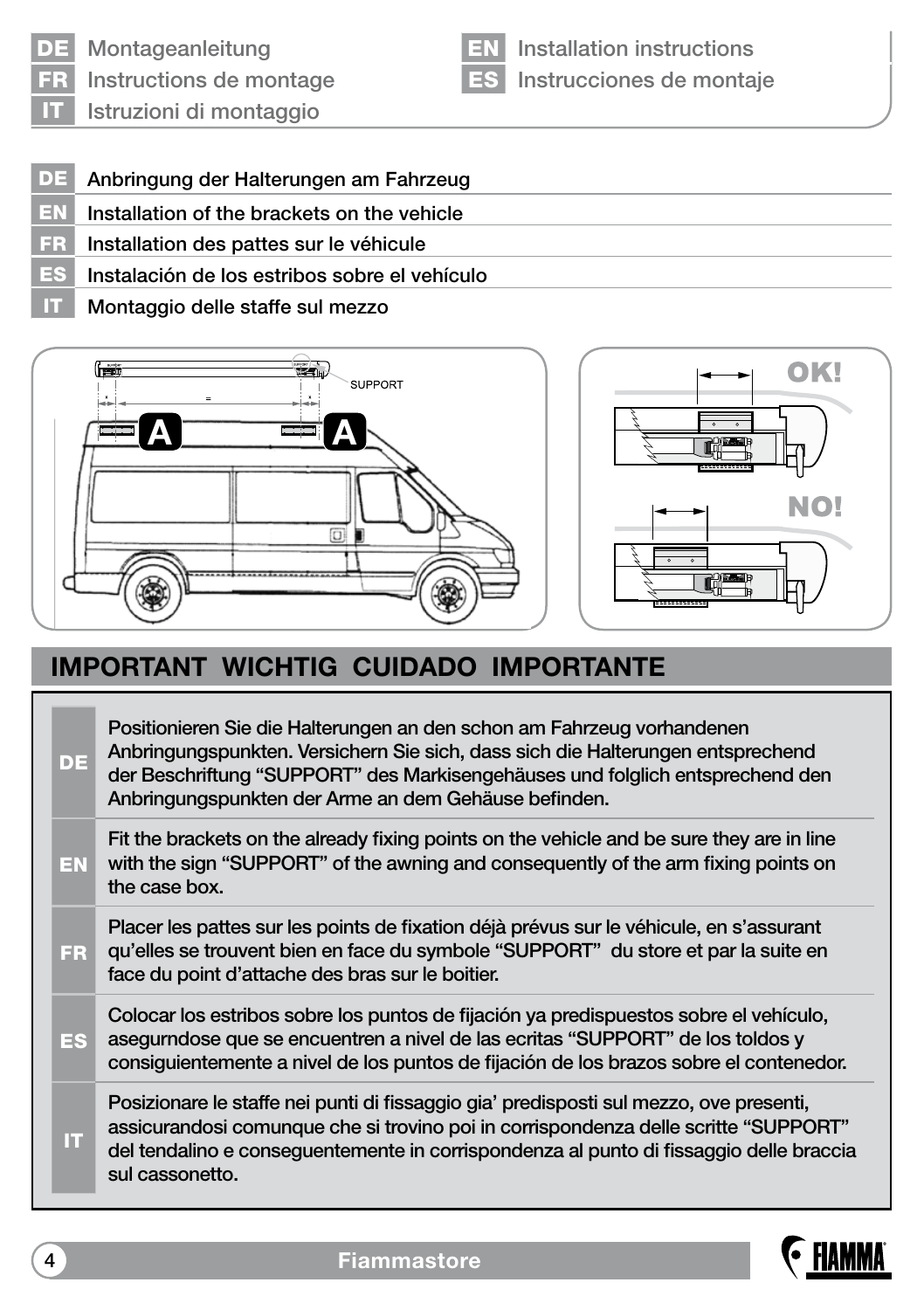

DE Montageanleitung Instructions de montage

EN Installation instructions ES Instrucciones de montaje

IT Istruzioni di montaggio

- DE Anbringung der Markise auf die Halterungen
- **EN** Installation of the awning on the brackets
- FR Installation du store sur les pattes
- ES Fijación del toldo sobre los estribos
- IT Montaggio del tendalino sulle staffe



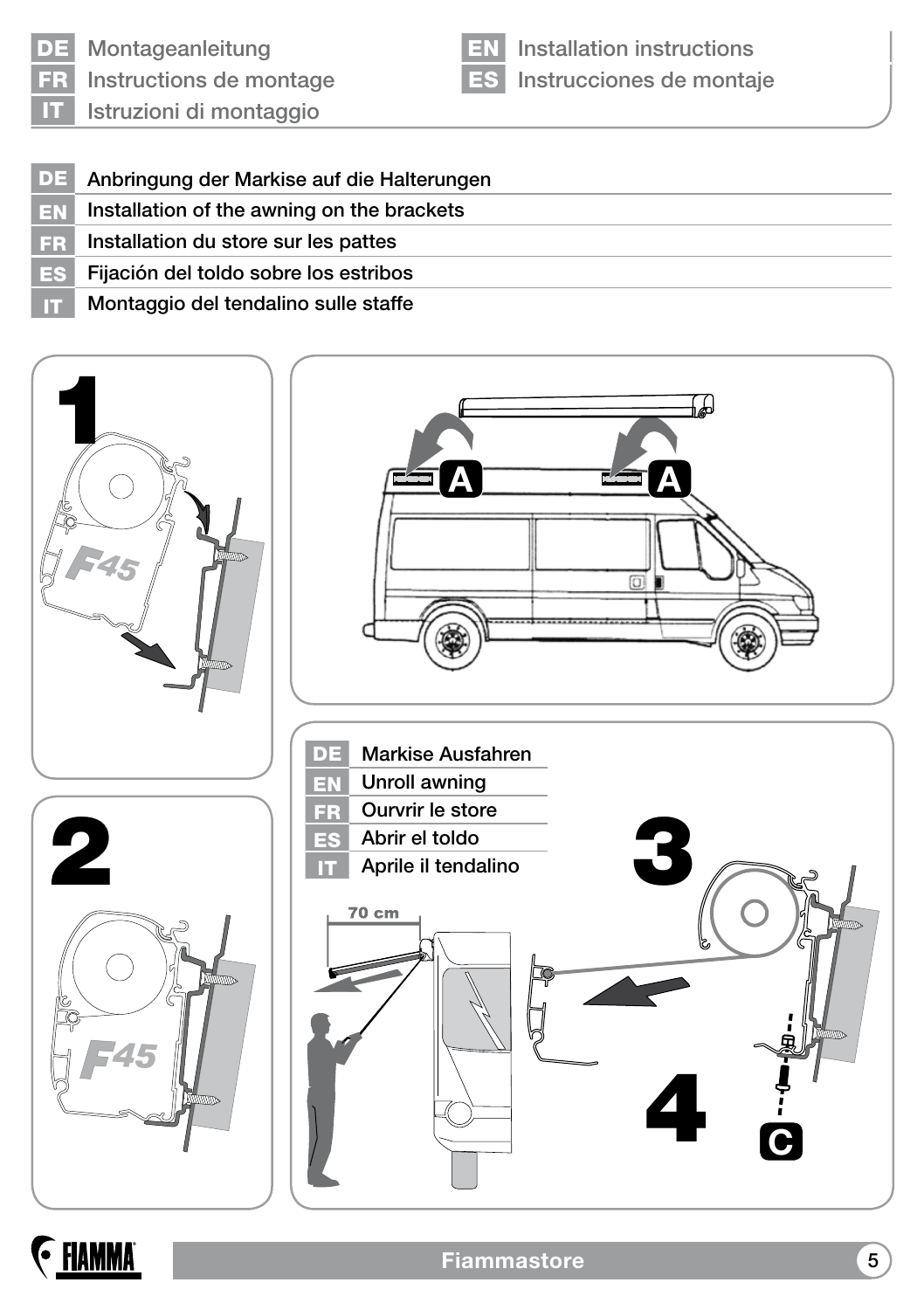|    | Notiz |
|----|-------|
| 그러 | Note  |
|    | Note  |





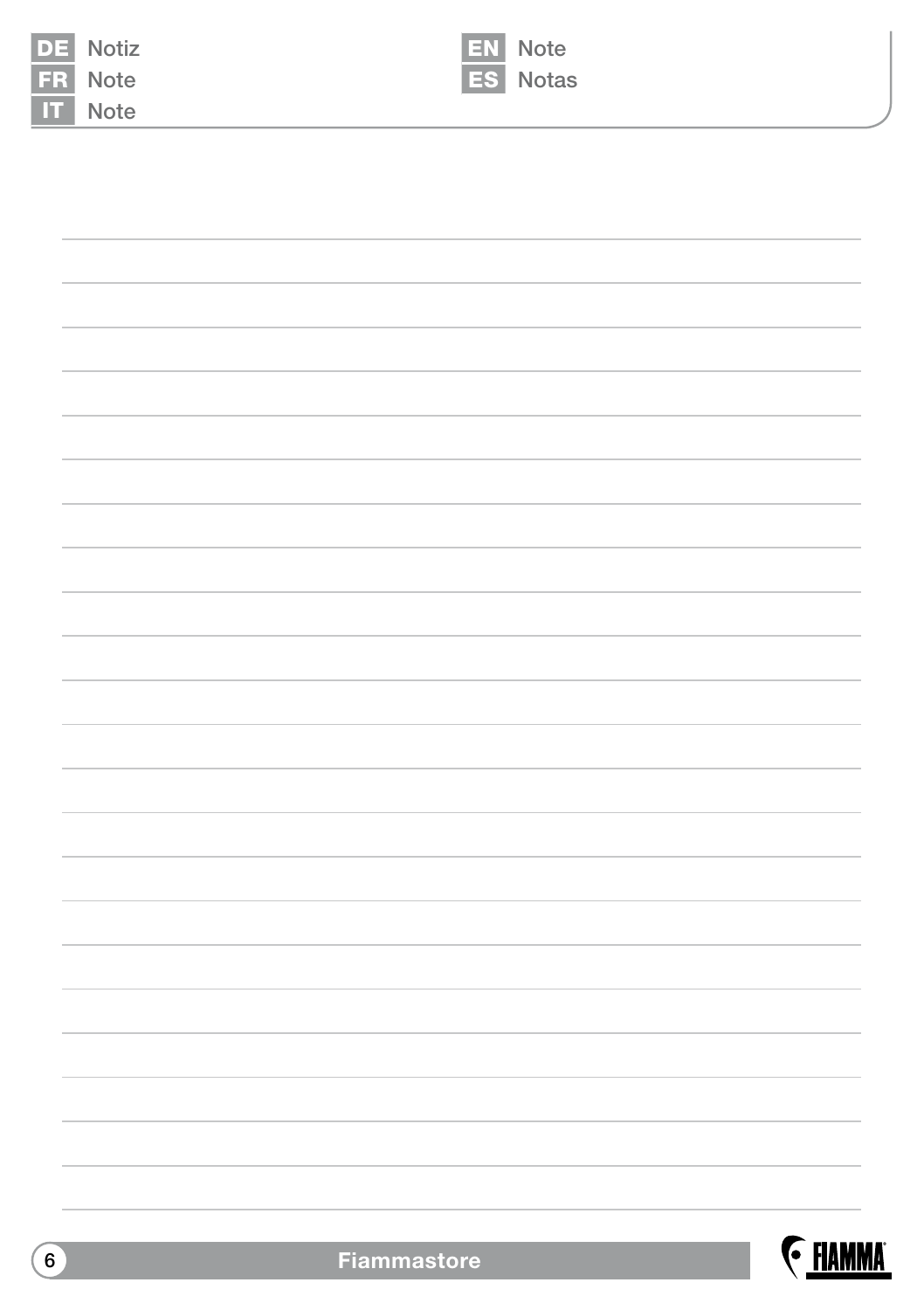

Installation instructions ES Instrucciones de montaje

DE ACHTUNG Regelmäßig die Befestigung für dieHalterungen kontrollieren. Achten Sie vor allem nach den ersten Kilometern darauf, dass sich die Haltebügel nicht verschoben haben.

EN **ATTENTION** Periodically check the brackets to make sure they are firmly attached (especially after the first kilometers) make sure the bolts are not loose and that holding brackets have not shifted.

FR ATTENTION Contrôler périodiquement l'état de fixation des pattes (surtout après les premiers kilomètres) en s'assurant que les supports de fixation n'aient pas bougé.

ES CUIDADO Controlar periodicamente el estado de fijación de los estribos (sobretodo después de los primeros Kms) asegurándose que no se desplacen.

IT ATTENZIONE Controllare periodicamente lo stato di fissaggio delle staffe (soprattutto dopo i primi chilometri) assicurandosi che le stesse non si siano mosse e che i serraggi siano corretti.

| <b>DE</b> | Bitte halten Sie sich beim Gebrauch für die Markise an die<br>Gebrauchsanweisung.        |
|-----------|------------------------------------------------------------------------------------------|
| EN        | When using the awning please follow the instructions of the product.                     |
| FR.       | Pour l'utilisation du store, se référer aux instructions du store même.                  |
| ES        | Para el uso del toldo, atenerse a las instrucciones que se encuentran en el<br>producto. |
| IT.       | Per l'utilizzo del tendalino, attenersi alle istruzioni presenti nel prodotto.           |